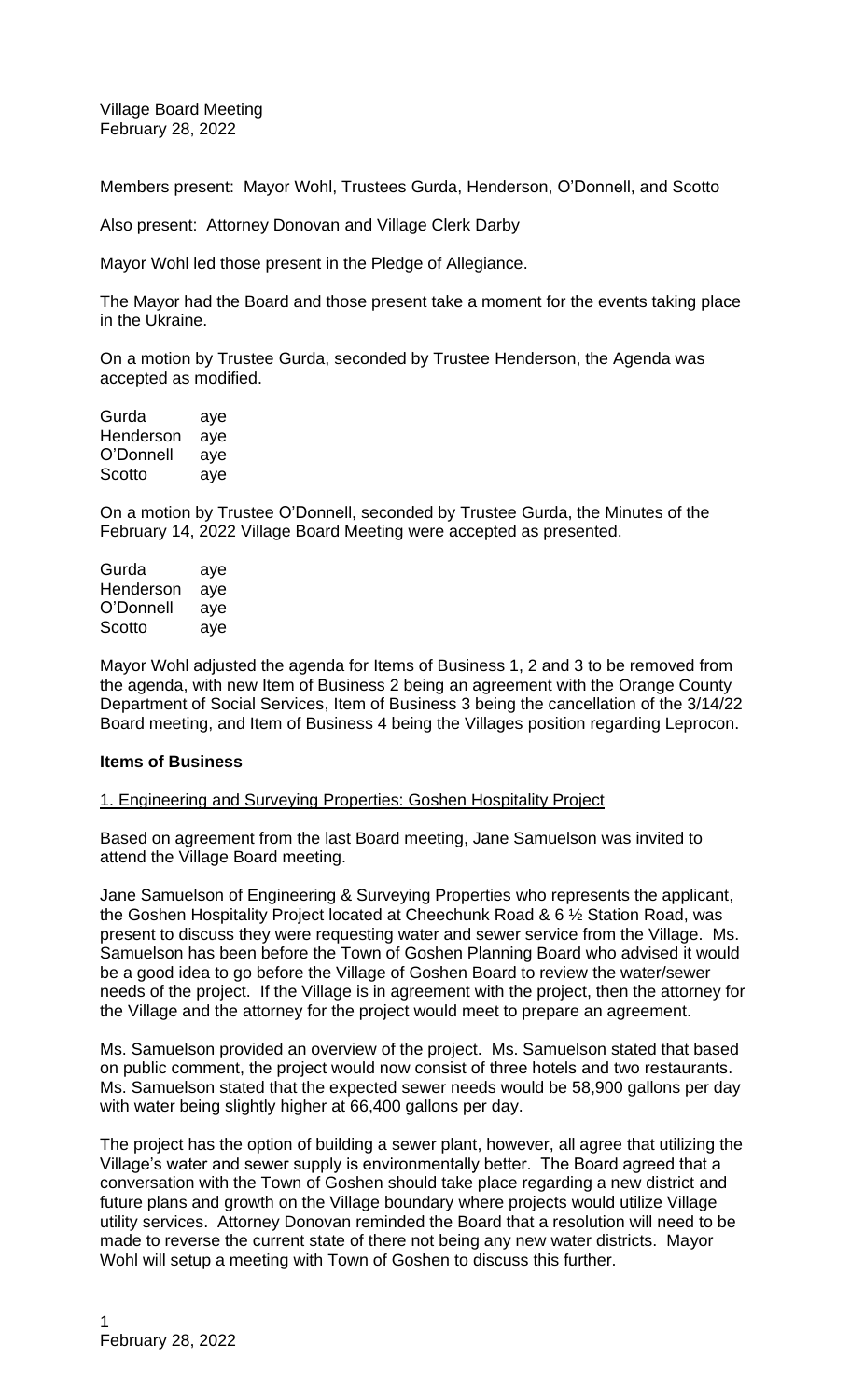2. Authorize the Mayor to Sign Agreement with Orange County Department of Social **Services** 

# **RESOLUTION 13 of 2022**

### **A RESOLUTION AUTHORIZING THE MAYOR TO SIGN THE CONSULTANT SERVICES AGREEMENT AND BUSINESS ASSOCIATE AGREEMENT WITH ORANGE COUNTY FOR THE SERVICE OF DETECTIVE TO PARTICIPATE IN THE MDT UNIT**

**WHEREAS,** the Consultant Services Agreement (CSA) and Business Associate Agreement (BAA) was received from the Orange County Department of Social Services for the service of Detective to participate in the MDT Unit; and

# **NOW, THEREFORE, IT IS HEREBY,**

**RESOLVED,** that the Village Board authorizes Mayor Wohl to sign both the CSA and BAA for the service of Detective to participate in the MDT Unit.

Motion to adopt by Trustee Henderson and seconded by Trustee Scotto. The vote was  $\frac{4}{3}$  ayes to 0 nays with 0 abstentions. The Mayor declared the Resolution adopted on February 28, 2022.

3. Cancellation of March 14, 2022 Meeting

# **RESOLUTION 14 of 2022**

# **A RESOLUTION TO CANCEL THE MARCH 14, 2022 VILLAGE BOARD MEETING**

**WHEREAS,** the Village of Goshen has a scheduled Board meeting on March 14, 2022 at 7pm; and

**WHEREAS,** the 2022 Village Election is taking place on March 15, 2022; and

**WHEREAS,** the meeting room used for the board meeting is also where the election will be held and setup for the election will start on March 11, 2022; and

## **NOW, THEREFORE, IT IS HEREBY,**

**RESOLVED,** that the Village Board cancels the March 14, 2022 Village Board Meeting.

Motion to adopt by Trustee Henderson and seconded by Trustee Scotto. The vote was 4 ayes to 0 nays with 0 abstentions. The Mayor declared the Resolution adopted on February 28, 2022.

4. Board Position on Leprocon Event in Village of Goshen

## **RESOLUTION 15 of 2022**

#### **A RESOLUTION ON THE VILLAGE BOARDS' POSITION ON THE LEPROCON EVENT SCHEDULED ON MARCH 5, 2022 IN THE VILLAGE OF GOSHEN**

**WHEREAS,** the Village of Goshen learned about a bar crawl type of event called Leprocon that had been scheduled in the Village; and